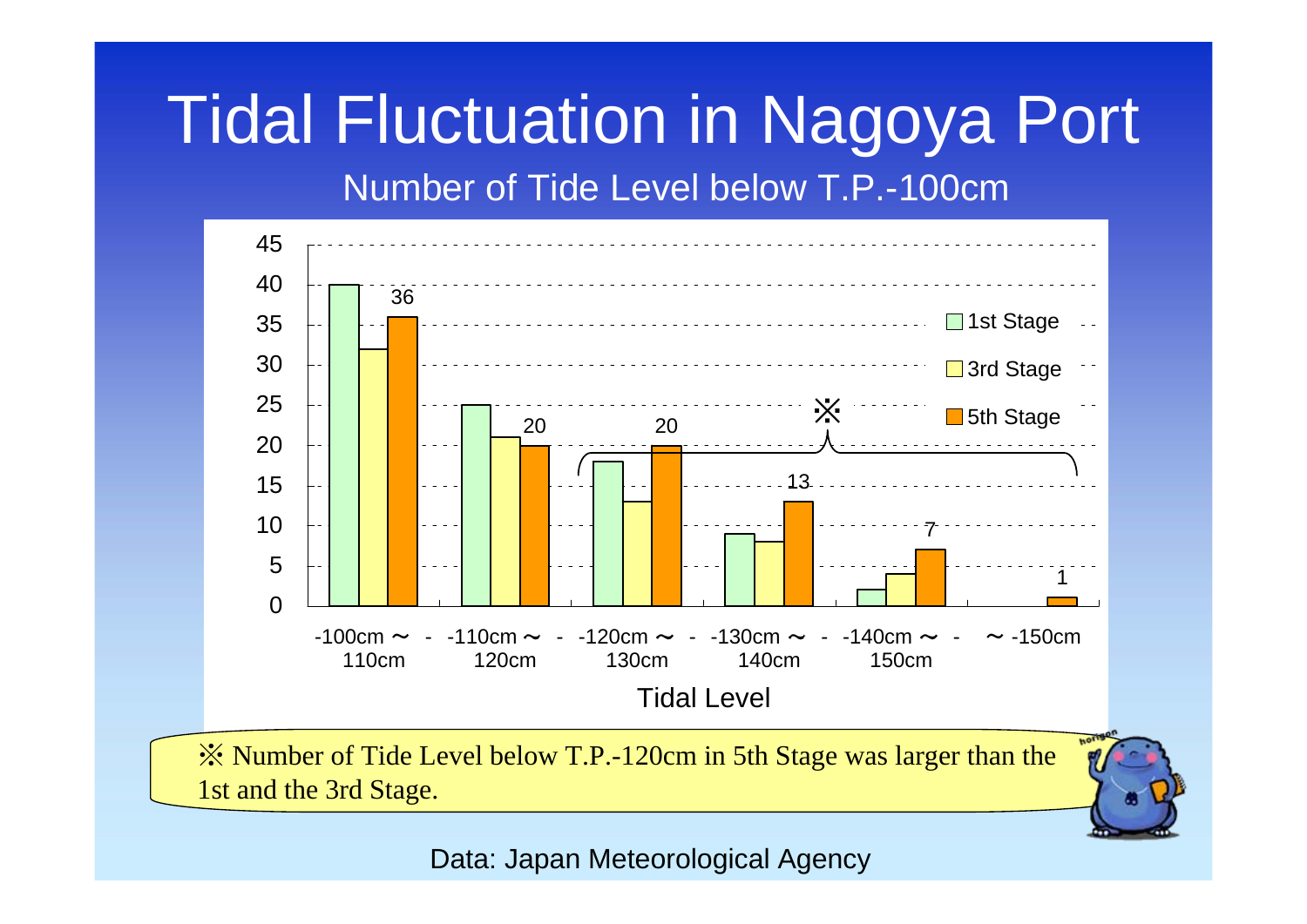## Tidal Fluctuation in Nagoya



The 1<sup>st</sup> stage, 3<sup>rd</sup> stage, 5<sup>th</sup> stage (Spring to Summer): The low tide level in daytime is low.

The  $2^{nd}$  stage,  $4^{th}$  stage (Fall to Winter): The low tide level in nighttime is low.

Data: Japan Meteorological Agency